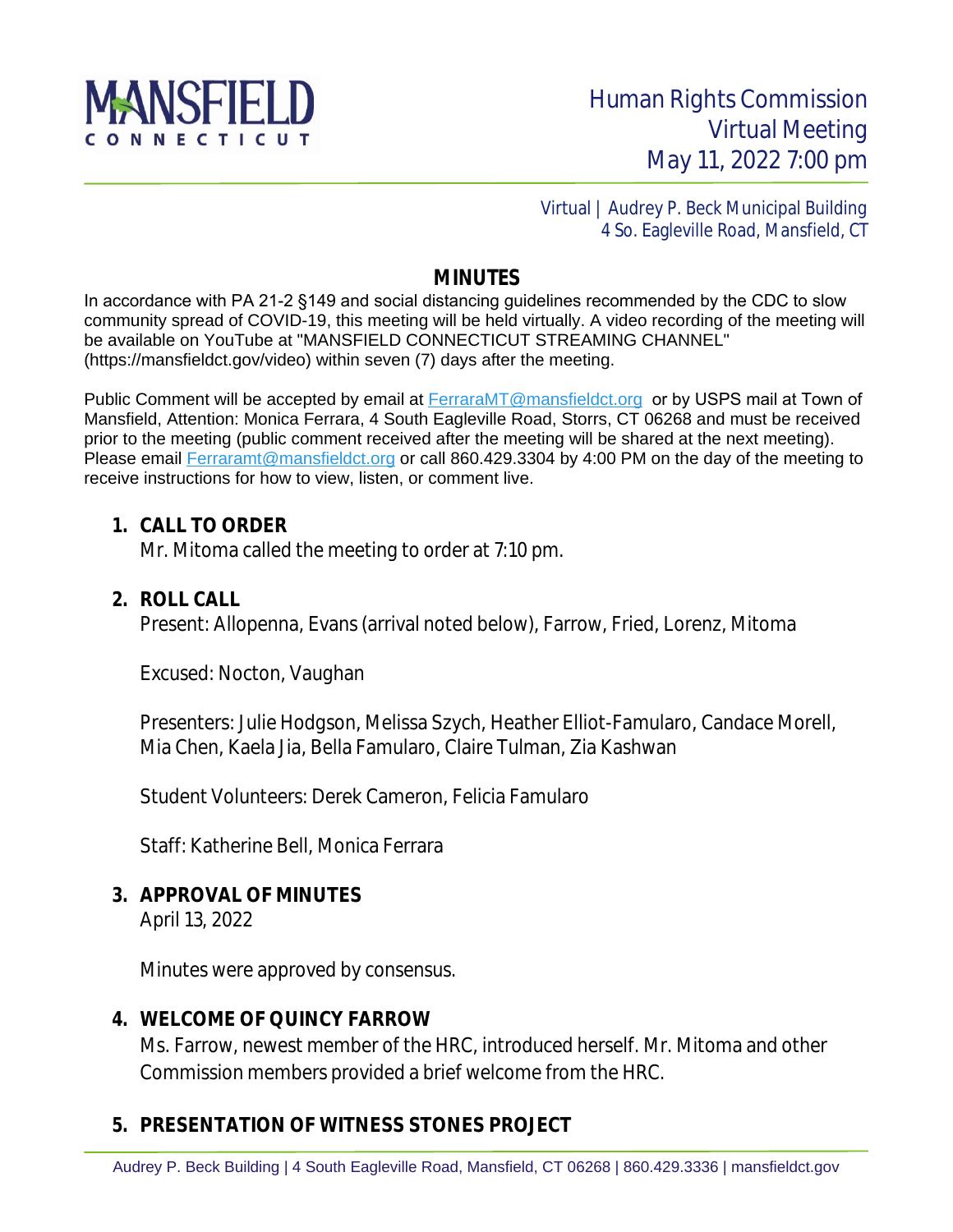Mansfield Middle School students presented on the Witness Stones Project. Members were very impressed by the work of the students and asked questions about the project. Ms. Hodgson invited members of the HRC to the unveiling of the Stone at the Library on June 13, 2022.

Mr. Mitoma asked the student presenters if there was anything that they felt was important to add to the Juneteenth Proclamation to mention something about enslaved people in Mansfield. It was agreed that the presenters would take some time to think about it, and get back to Mr. Mitoma.

Ms. Evans arrived at 7:42 pm.

# **6. MEMBER REPORTS**

Ms. Fried reported that she wrote a grant proposal and sent it to the CT foundation to fund a dialogue on racism next year.

Ms. Evans reported that two weeks ago she helped to run a seminar on transgender healthcare and things healthcare providers should know. The seminar went well.

Ms. Bell reported that the proclamation for Pride Month passed unanimously. She delivered Pride flags to be distributed to Town Council. She also reported on the Pride event for this year.

Student Volunteer, Derek Cameron, reported Deliberation and Discourse consolidated a conversation about food insecurity with a particular focus on food insecurity in their own community. They had students propose solutions to help mitigate food insecurity in this community and they will be consolidated into a report for the Regional Board of Education. Deliberation and Discourse held a public forum on mental health. There was a good participation rate and there were a lot of interesting and important points brought up regarding the issue. Overall panelists were great and the event went very well .

Ms. Allopenna reported that the mental health forum went really well, and that there will be notes from the event that Ms. Nocton can share with the group. She also reported that Ms. Nocton was absent because she was at the Empty Bowls event (event about food insecurity in our community). When she left the event earlier this evening it was going really well.

Mr. Mitoma attended a Zoom webinar by the by Community Foundation of Eastern Connecticut on the topic of putting together a regional affordable housing commission resource center in Eastern Connecticut. They are hopeful that Mansfield will play a large role in the effort.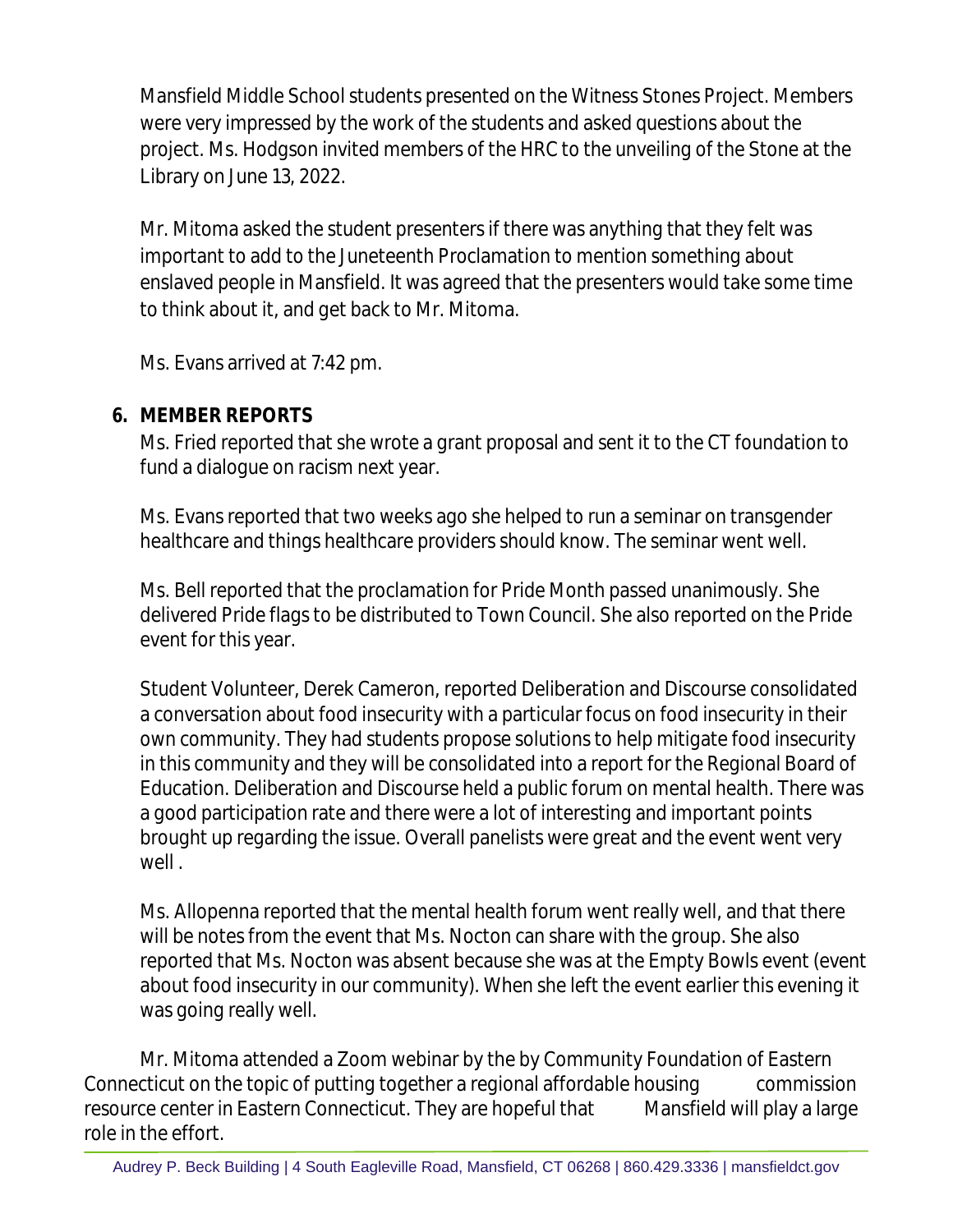Mr. Mitoma also moved to add two items to new business. New business item B. Next Meeting Date and new business item C. Membership. It was agreed by consensus to add both business items to the agenda.

## **7. OLD BUSINESS**

**A.** Juneteenth Proclamation

Mr. Mitoma discussed the Juneteenth Proclamation. Two members should try to work on the project to have it ready for the Town Council meeting on May 23, 2022. It was agreed by consensus that Ms. Allopenna and Ms. Fried will work on the Proclamation.

## **8. NEW BUSINESS**

**A.** Discussion on Public Transportation and Sidewalks

Ms. Evans wanted to open a conversation about sidewalks and public transportation and to see if it was something that people were interested in talking about in the HRC meetings. She believes that the infrastructure is not set up for those who are differently abled and that this could be a safety issue.

Members briefly discussed the issue, and seemed interested in further researching this topic. Ms. Bell suggested that they start with Patricia Schneider, Human Services Director, for more information.

## **B.** Next Meeting Date

It was agreed by consensus that the next full Commission meeting date will be combined with the Communications and Outreach Subcommittee, and will be June 15, 2022 at 7 pm.

## **C.** Membership

Mr. Mitoma stated that we currently have one open seat and that we should actively recruit for that position. Mr. Mitoma also reported that he accepted a job in California and will be leaving after the July meeting of the HRC.

It was agreed by consensus that Quincy Farrow will be joining the Communications and Outreach subcommittee.

## **9. COMMUNICATIONS**

None.

## **10. REPORTS OF SUBCOMMITTEES**

**A.** Town Charge

Subcommittee reports were mentioned in earlier agenda items.